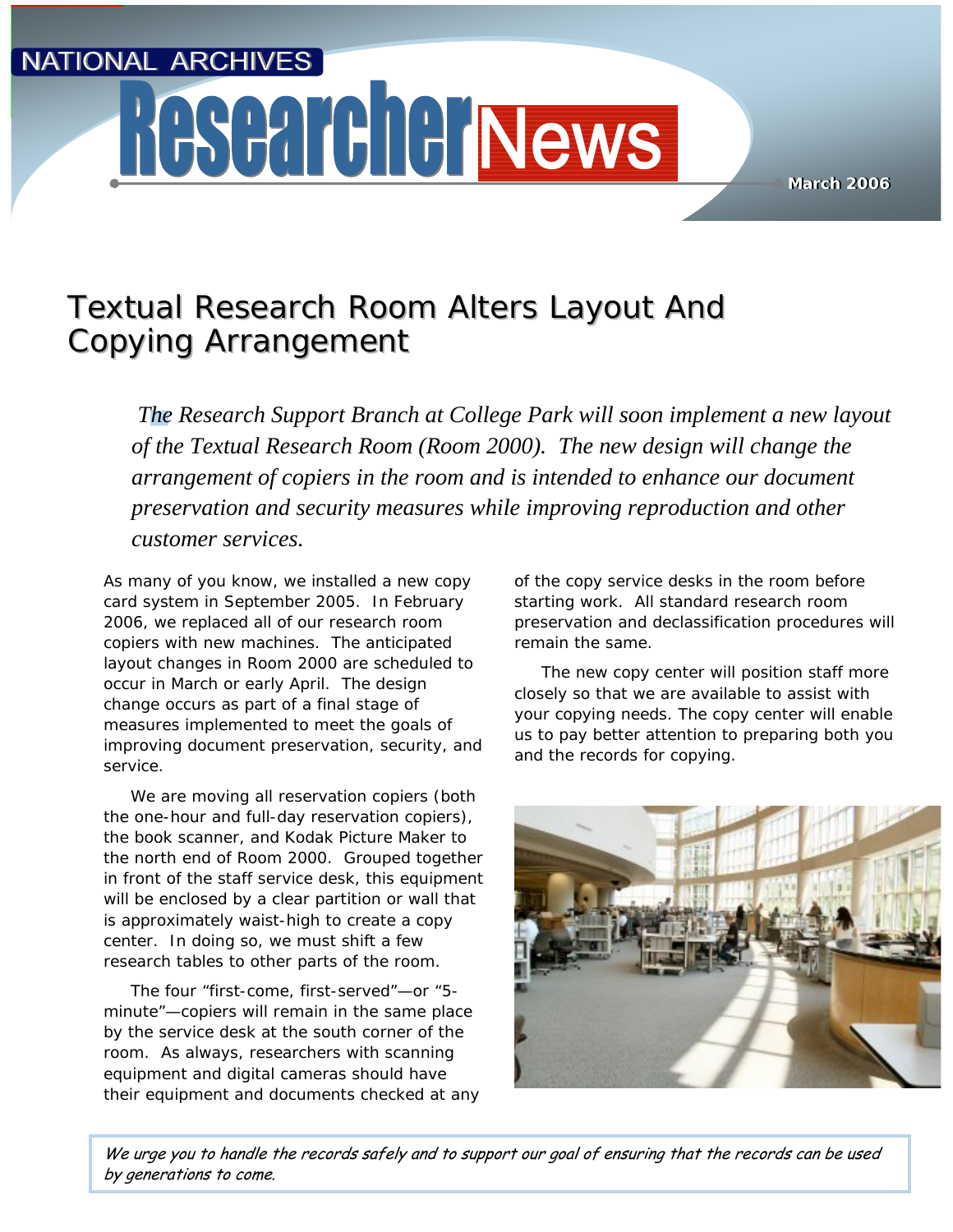**NATIONAL ARCHIVES** 

## Researcher News

**March 2006 March 2006**

## Archives II Changes Research Room Archives II Changes Research Room Security Procedures Security Procedures

**The National Archives at College Park is improving its document security procedures in the research complex.** 

*Protecting our nation's records is our most important mission. It ensures that you as researcher—and the research public generations from now—will have unhindered access to the complete wealth of our nation's documentary heritage.*

The changes in procedure will involve some additional requirements. These changes are partially the result of a document security pilot conducted during the summer of 2005 in the Textual Research Room. During the pilot, we paid close attention to researcher needs and comments. We used that experience so that we could plan and implement changes in a way designed to minimize researcher inconvenience as much as possible.

n You will notice "STOP" signs posted at the exit of each research room. With these changes, researchers will be required to present for inspection any papers and/or personal equipment in their possession prior to exiting the room. Staff will check only those exiting with papers and equipment in hand. The standard security checks administered by security personnel will also remain in effect for everyone entering and exiting the research complex on the first floor. Please be assured that we will make every effort to check your materials as quickly as possible.

**2** To facilitate the process, researchers planning to leave the research complex immediately after exiting a research room will be given a new option. If you are leaving the research complex, you may ask staff to place any papers and copies that they search into a green NARA currier bag. After the search of your materials is complete, staff will lock them in the bag. You may then take the bag down to the security guard at the complex exit. *(Note: Although certain larger copies may not fit into the bags, this new option will accommodate the vast bulk of standard legal sized copies and other notes typically carried by researchers.)* Because the items have already been examined and cleared, security guards will not be required to re-check the bag's contents. The guard will unlock the bag and give you the items without search. (If the locked bag becomes damaged or any concern arises involving its physical integrity, security will re-examine its entire contents.) Please note that materials not secured in a locked bag—plus equipment like laptops, cameras, and scanners—will be checked as usual by the guards.

**3** To have your materials checked as efficiently as possible, please note the following suggestions:

- **Bring into the research complex** only those items needed for research that day.
- **When making copies**, make sure that the reproductions bear the "Reproduced at the National Archives" imprint and that they are properly marked as declassified.
- **Before leaving**, take a moment to organize your materials, check your desk area, scanners, lap top computer, etc. ×
- **If leaving the room for a brief period of time**, you may leave your materials at your desk, provided that NARA records × are properly returned to their folders and box, etc.

We hope that these changes demonstrate our commitment to protecting the records for you and future generations. We urge your cooperation in following these new procedures. We appreciate the support that so many of you demonstrate by your actions, helpful suggestions, and feedback.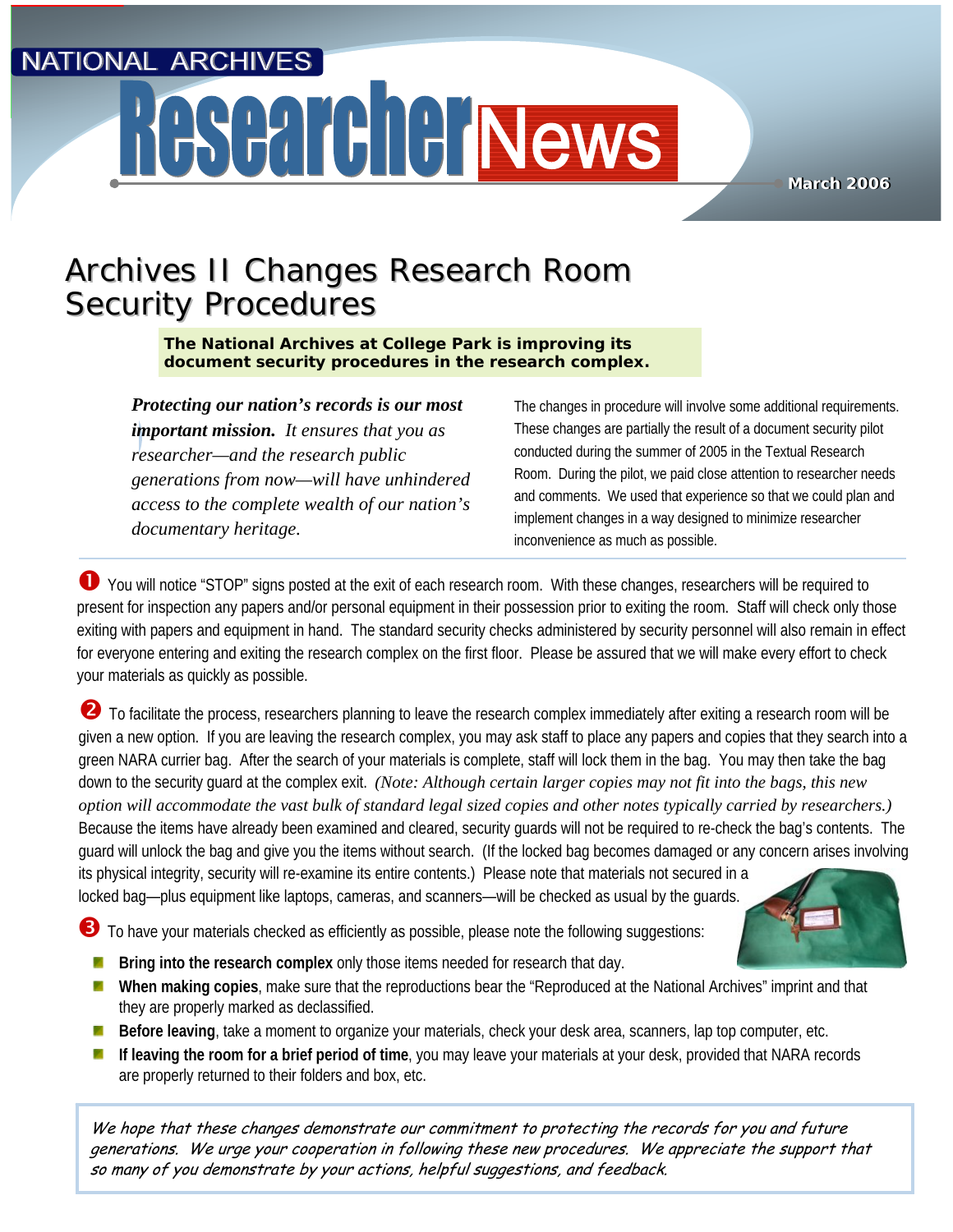NATIONAL ARCHIVES

## **ASCATCIC News**

**March 2006 March 2006**

### New Reference Service & Research Team New Reference Service & Research Team Procedures Procedures

**The Customer Services and Textual Archives Services Divisions will soon institute a number of new research room procedures aimed at improving and simplifying reference services.**

*The implementation of these new procedures will coincide with other physical changes to the Textual Research Room. They include a revision of research procedures which will standardize service and remove certain restrictions previously imposed on teams.* 

The new procedures are intended to further our objectives of providing reliable, equitable, and timely reference services for everyone.

These new procedures will go into effect on the day that the physical changes to the Textual Research Room are completed (in late March or early April). **The specific changes involve three areas:**

#### **Each researcher will always request records using his/her**  Each researcher will always request records using his/her<br>personal name. Team designations will no longer be used. 1

*When requesting records in the Textual Research Room, groups of researchers who work together will no longer use team names or complete team sheets listing each member. All requests for records and other transactions will be performed as individuals using first and last name, and researcher ID card number. The elimination of team designations will allow everyone to function on equal terms and will include the following:*

- **Those needing to share records may do so, provided that they follow certain guidelines.** (See "Guidelines for Sharing Records" below.)
- **The 5-cart limit placed on teams of 3 or more people is lifted. The new standard research** room limit is two carts per person with one additional shelf request (of 1 FRC or 3 archival boxes) per person. This limit will apply to all researchers (see section #2 below for details).
- Researchers will be able to reserve the 1-hour and all-day reservation copiers in the Textual Research Room on equal terms, regardless of whether a person is working alone or sharing records. Since team designations will no longer exist, the limits on copier reservations that pertained only to teams will no longer exist.
- **Notable We will no longer offer the reserved table space that was previously extended to teams** comprised of 3 or more members. The vast majority of seating in the Textual Research will be open to everyone on a first-come basis. Those desiring to sit together should find appropriate seating immediately upon arrival.
- $\blacksquare$  The person who signs out a set of records must be the person who returns them. The researcher who signs the pink copy of the reference service slip is responsible for the proper use of the original records placed in his/her care. Therefore, he or she must be the person who returns and signs for them.